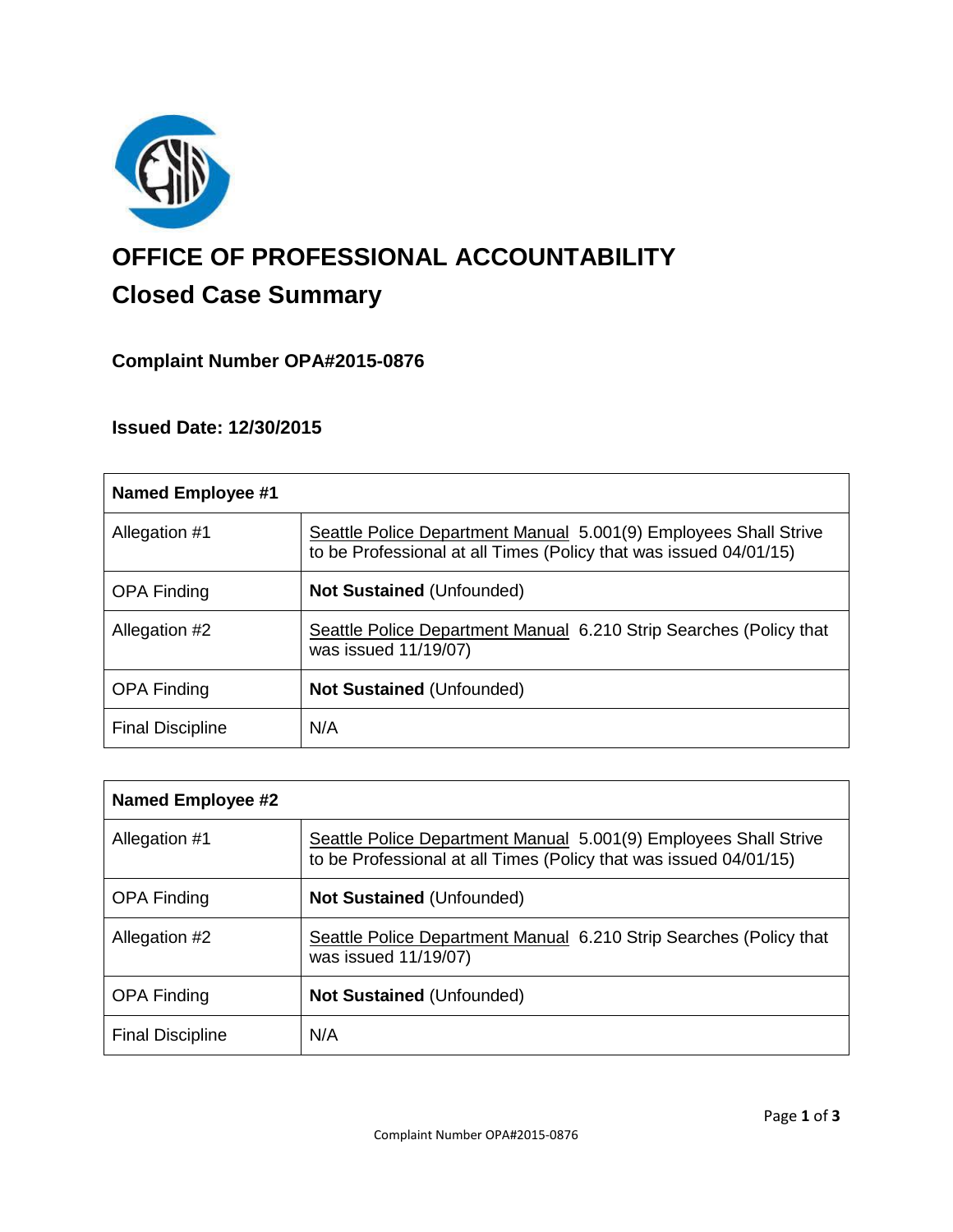| <b>Named Employee #3</b> |                                                                                                                                       |
|--------------------------|---------------------------------------------------------------------------------------------------------------------------------------|
| Allegation #1            | Seattle Police Department Manual 5.001(9) Employees Shall Strive<br>to be Professional at all Times (Policy that was issued 04/01/15) |
| <b>OPA Finding</b>       | <b>Not Sustained (Unfounded)</b>                                                                                                      |
| Allegation #2            | Seattle Police Department Manual 6.210 Strip Searches (Policy that<br>was issued 11/19/07)                                            |
| <b>OPA Finding</b>       | <b>Not Sustained (Unfounded)</b>                                                                                                      |
| <b>Final Discipline</b>  | N/A                                                                                                                                   |

| <b>Named Employee #4</b> |                                                                                                                                       |
|--------------------------|---------------------------------------------------------------------------------------------------------------------------------------|
| Allegation #1            | Seattle Police Department Manual 5.001(9) Employees Shall Strive<br>to be Professional at all Times (Policy that was issued 04/01/15) |
| <b>OPA Finding</b>       | <b>Not Sustained (Unfounded)</b>                                                                                                      |
| Allegation #2            | Seattle Police Department Manual 6.210 Strip Searches (Policy that<br>was issued 11/19/07)                                            |
| <b>OPA Finding</b>       | <b>Not Sustained (Unfounded)</b>                                                                                                      |
| <b>Final Discipline</b>  | N/A                                                                                                                                   |

## **INCIDENT SYNOPSIS**

Named employees #1 and #2 were on bike patrol and recognized the complainant as a wanted subject of a warrant. Named employee #1 checked that the warrant was still outstanding. Named employee #1 and #2 approached the complainant and took him into custody. Named employee #3, a supervisor, screened the arrest at the scene. A patrol unit was requested to transport the complainant and named employee #4 responded to the scene and transported the complainant to a precinct. The complainant informed named employee #4 that he was ill from ingesting narcotics. Medical aid was summoned for the complainant at the precinct. The complainant was then transported by ambulance to a hospital before being booked into jail.

### **COMPLAINT**

The complainant alleged to the jail staff that the named employees had strip searched him and made fun of him.